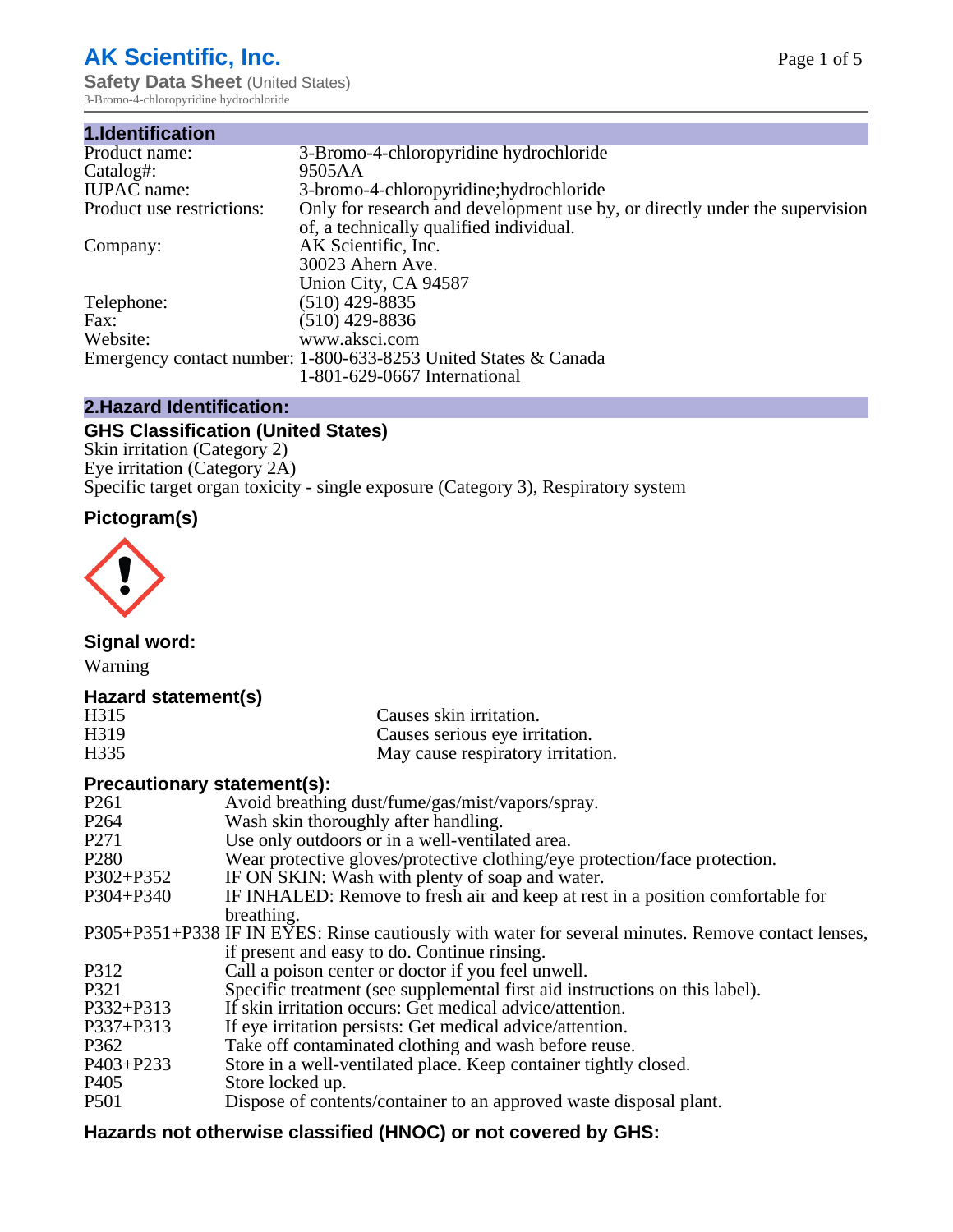#### None

#### **3.Composition/Information on Ingredients**

Purity: 98%<br>EC: Not a

Synonyms: Not available. CAS#: 181256-18-8 Not available.

## **4. First Aid Measures**

**General Information:** Immediately remove any clothing contaminated by the product. Move out of dangerous area. Consult a physician and show this safety data sheet.

**Inhalation:** Move person to fresh air. If not breathing, give artificial respiration. If breathing is difficult, give oxygen. Obtain medical aid.

**Skin contact:** Immediately flush skin with running water for at least 15 minutes while removing contaminated clothing and shoes. Wash clothing before reuse. Obtain medical aid immediately. **Eye contact:** Immediately flush open eyes with running water for at least 15 minutes. Obtain medical aid immediately.

**Ingestion:** Do NOT induce vomiting without medical advice. Rinse mouth with water. Never administer anything by mouth to an unconscious person. Obtain medical aid immediately.

**Most important symptoms and effects, both acute and delayed:** No further information available. Please see sections 2 and 11.

**Indication of any immediate medical attention and special treatment needed:** No further information available.

## **5. Fire Fighting Measures**

**Suitable extinguishing media:** Use water spray, dry chemical, carbon dioxide, or chemical foam. **Specific hazards arising from the chemical:** Carbon oxides, Hydrogen bromide, Hydrogen chloride, Nitrogen oxides.

**Advice for firefighters:** As in any fire, wear a NIOSH-approved or equivalent, pressure-demand, self-contained breathing apparatus and full protective gear. During a fire, irritating and highly toxic gases may be generated by thermal decomposition or combustion.

## **6. Accidental Release Measures**

**Personal precautions, protective equipment and emergency procedures:** Wear protective equipment and keep unprotected personnel away. Ensure adequate ventilation. Remove all sources of ignition. Prevent further leak or spill if safe to do so. For personal protective equipment, please refer to section 8.

**Environmental precautions:** Do not let product enter drains, other waterways, or soil.

**Methods and materials for containment and cleaning up:** Prevent further leak or spill if safe to do so. Vacuum, sweep up, or absorb with inert material and place into a suitable disposal container. Consult local regulations for disposal. See section 13 for further disposal information.

## **7. Handling and Storage**

**Precautions for safe handling:** Avoid contact with skin, eyes, and personal clothing. Wash hands thoroughly after handling. Avoid breathing fumes. Use only with adequate ventilation. Wear suitable protective clothing, gloves, and eye/face protection. Keep away from sources of ignition. Minimize dust generation and accumulation. Keep container tightly closed. Open and handle container with care. Do not eat, drink, or smoke while handling.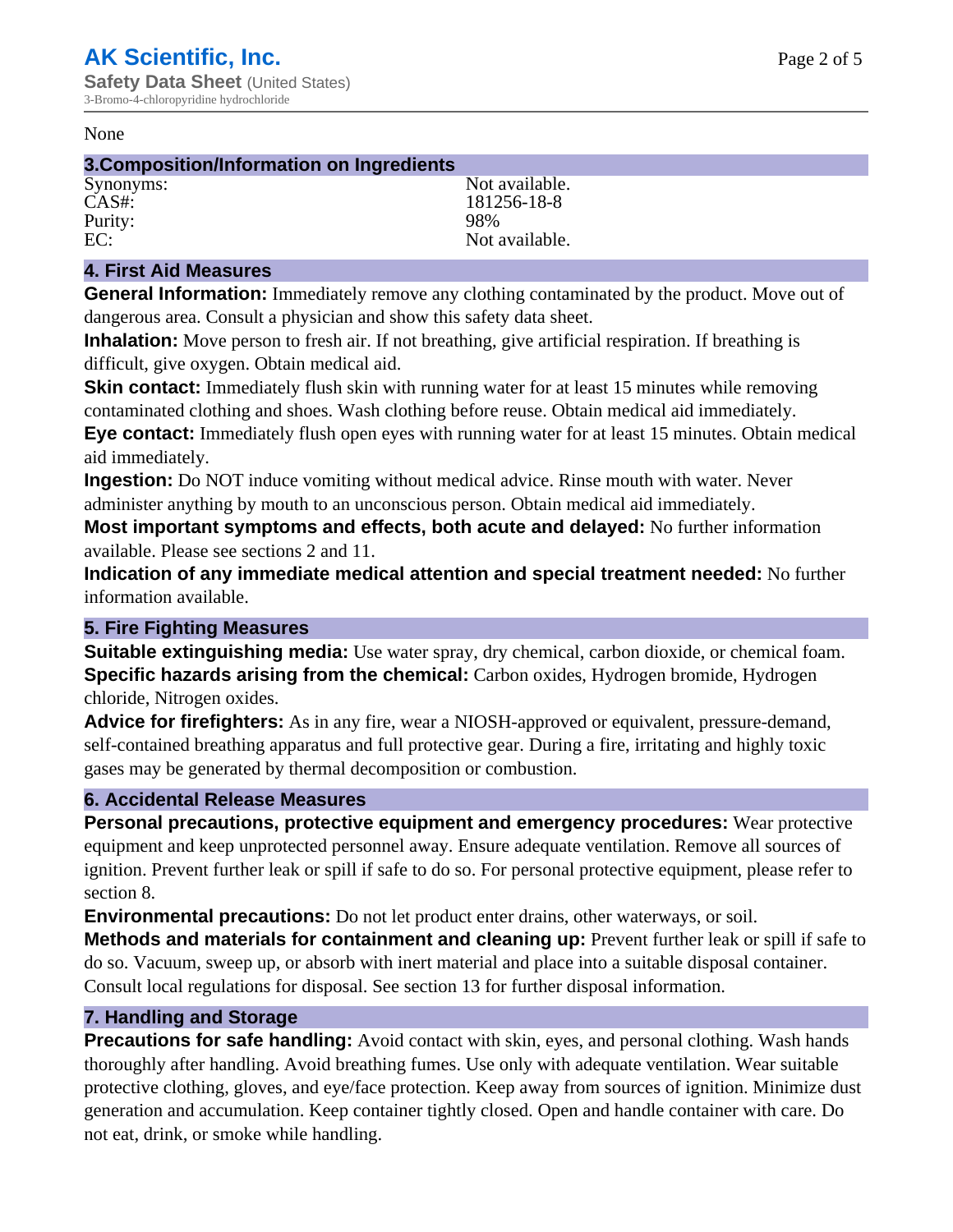## **Conditions for safe storage, including any incompatibilities:** Store in a tightly-closed

container when not in use. Store in a cool, dry, well-ventilated area away from incompatible substances. Keep away from sources of ignition. ,Store long-term in a cool, dry place.

## **8. Exposure Controls/Personal Protection**

#### **Exposure limits:**

| <b>OSHA PEL:</b>  | Not available. |
|-------------------|----------------|
| NIOSH REL:        | Not available. |
| <b>ACGIH TLV:</b> | Not available. |

**Appropriate engineering controls:** Avoid contact with skin, eyes, and clothing. Wash hands before breaks and immediately after handling the product. Facilities storing or utilizing this material should be equipped with an eyewash fountain. Use adequate general and local exhaust ventilation to keep airborne concentrations low.

#### **Personal protection**

| Eyes:        | Based on an evaluation of the eye or face hazards present, wear chemical splash-resistant<br>safety glasses or goggles with side protection. A face shield may be appropriate in some<br>workplaces. Use eyewear tested and approved under appropriate government standards<br>such as OSHA 29 CFR 1910.133 or EU EN166. |
|--------------|--------------------------------------------------------------------------------------------------------------------------------------------------------------------------------------------------------------------------------------------------------------------------------------------------------------------------|
| Hands:       | Wear gloves selected based on an evaluation of the possible hazards to hands and skin,                                                                                                                                                                                                                                   |
|              | the duration of use, the physical conditions of the workplace, and the chemical resistance<br>and physical properties of the glove material.                                                                                                                                                                             |
|              | Skin and body: Protective clothing must be selected based on the hazards present in the workplace, the                                                                                                                                                                                                                   |
|              | physical environment, the duration of exposure, and other factors. No fabric can provide                                                                                                                                                                                                                                 |
|              | protection against all potential hazards; therefore it is important to select the appropriate<br>protective clothing for each specific hazard. At the minimum, wear a laboratory coat and                                                                                                                                |
|              | close-toed footwear.                                                                                                                                                                                                                                                                                                     |
| Respiratory: | Respirators are not a substitute for accepted engineering control measures such as<br>enclosure or confinement of the operation, general and local ventilation, and substitution<br>of less toxic materials. When respiratory personal protective equipment is appropriate                                               |
|              | based on an assessment of respiratory hazards in the workplace, use a NIOSH- or                                                                                                                                                                                                                                          |
|              | CEN-certified respirator.                                                                                                                                                                                                                                                                                                |

| 9. Physical and Chemical Properties |                                         |  |  |
|-------------------------------------|-----------------------------------------|--|--|
| <b>Physical State:</b>              | White to Almost white Crystal or Powder |  |  |
| Molecular Formula:                  | C5H4BrCl2N                              |  |  |
| Molecular Weight:                   | 228.9                                   |  |  |
| Odor:                               | Not available.                          |  |  |
| pH:                                 | Not available.                          |  |  |
| <b>Boiling Point Range:</b>         | Not available.                          |  |  |
| Freezing/Melting Point:             | Not available.                          |  |  |
| <b>Flash Point:</b>                 | Not available.                          |  |  |
| <b>Evaporation Rate:</b>            | Not available.                          |  |  |
| Flammability(solid,gas):            | Please see section 2.                   |  |  |
| Explosive limits:                   | Not available.                          |  |  |
| Vapor Pressure:                     | Not available.                          |  |  |
| Vapor Density:                      | Not available.                          |  |  |
| Solubility:                         | Not available.                          |  |  |
| <b>Relative Density:</b>            | Not available.                          |  |  |
| Refractive Index:                   | Not available.                          |  |  |
| Volatility:                         | Not available.                          |  |  |
| <b>Auto-ignition Temperature:</b>   | Not available.                          |  |  |
| <b>Decomposition Temperature:</b>   | Not available.                          |  |  |
| <b>Partition Coefficient:</b>       | Not available.                          |  |  |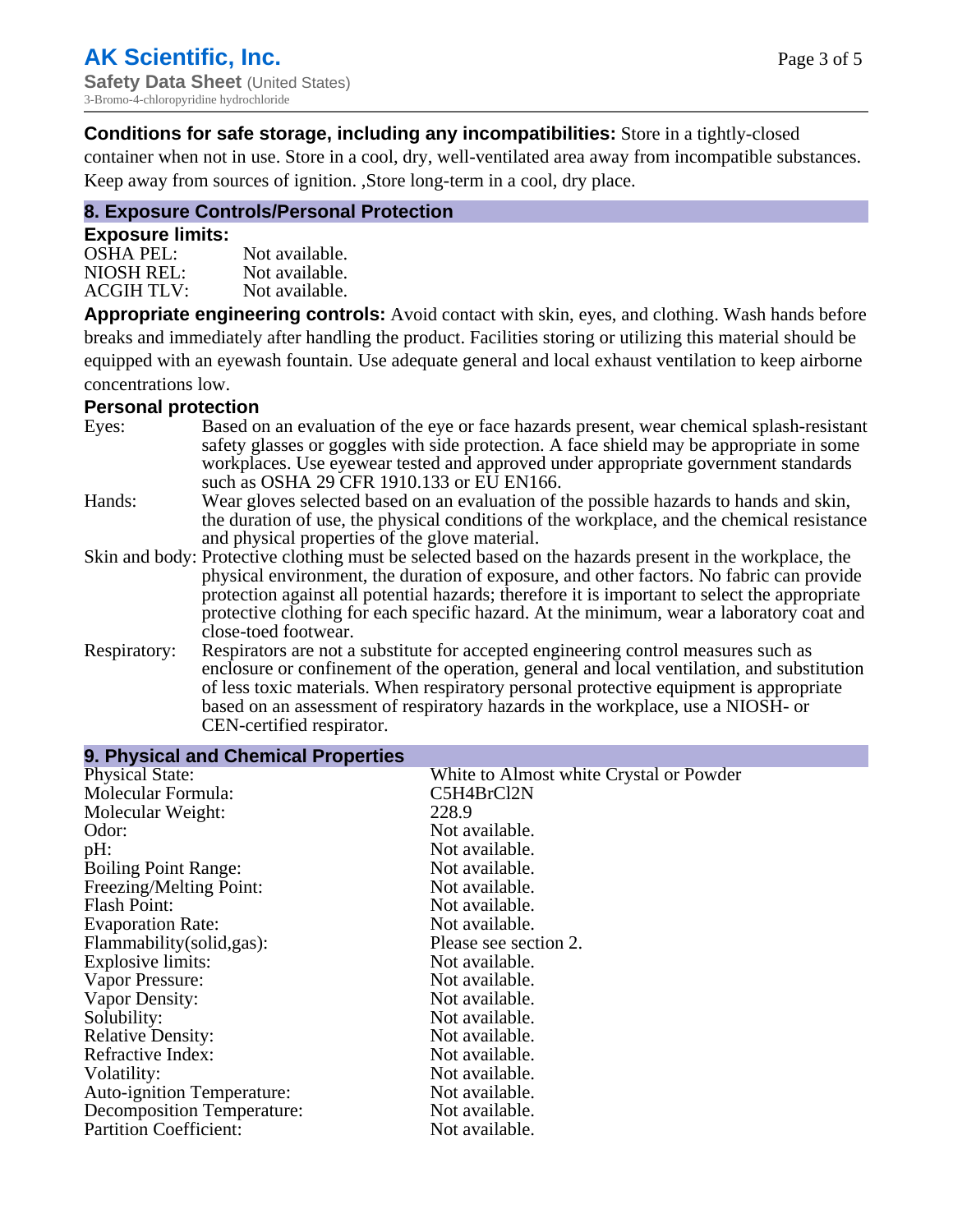3-Bromo-4-chloropyridine hydrochloride

| <b>10. Stability and Reactivity</b> |                                                                                                |
|-------------------------------------|------------------------------------------------------------------------------------------------|
| Reactivity:                         | Not available.                                                                                 |
| Chemical stability:                 | Stable under recommended temperatures and pressures.                                           |
| Possibility of hazardous reactions: | Not available.                                                                                 |
| Conditions to avoid:                | Dust generation.                                                                               |
| Incompatible materials:             | Strong oxidizing agents.                                                                       |
|                                     | Hazardous decomposition products: Carbon oxides, Hydrogen bromide, Hydrogen chloride, Nitrogen |
|                                     | oxides.                                                                                        |

| <b>11. Toxicological Information</b>                                                                                                 |                                                                                                                                                                                                                                                                                                                                                                                                           |
|--------------------------------------------------------------------------------------------------------------------------------------|-----------------------------------------------------------------------------------------------------------------------------------------------------------------------------------------------------------------------------------------------------------------------------------------------------------------------------------------------------------------------------------------------------------|
| RTECS#<br>Acute toxicity:<br>Routes of exposure:<br>Symptoms related to the physical, chemical and<br>toxicological characteristics: | Not available.<br>Not available.<br>Inhalation, eye contact, skin contact, ingestion.<br>Skin contact may result in inflammation<br>characterized by itching, scaling, reddening,<br>blistering, pain or dryness. Eye contact may result<br>in redness, pain or severe eye damage. Inhalation<br>may cause irritation of the lungs and respiratory<br>system. Over exposure may result in serious illness |
|                                                                                                                                      | or death.                                                                                                                                                                                                                                                                                                                                                                                                 |
|                                                                                                                                      |                                                                                                                                                                                                                                                                                                                                                                                                           |

## **Carcinogenicity**

| 34.3  |                                                                                                       |
|-------|-------------------------------------------------------------------------------------------------------|
| IARC: | Not classified.                                                                                       |
| NTP:  | Not listed.                                                                                           |
| OSHA: | Not listed.                                                                                           |
|       | Acute toxic effects: Inflammation of the eye is characterized by redness, watering, and itching. Skin |
|       | inflammation is characterized by itching, scaling, reddening, or, occasionally,                       |
|       | blistering.                                                                                           |

#### **12. Ecological Information**

| Ecotoxicity:                   |  |
|--------------------------------|--|
| Persistence and degradability: |  |
| Bioaccumulative potential:     |  |
| Mobility in soil:              |  |
| Other adverse effects:         |  |

**13. Disposal Considerations**

Disposal of waste: Chemical waste generators must determine whether a discarded chemical is classified as hazardous waste. US EPA guidelines for the classification determination are listed in 40 CFR 261.3. Additionally, waste generators must consult state and local hazardous waste regulations to ensure complete and accurate classification. Observe all federal, state and local regulations when disposing of the substance.

Disposal of packaging: Do not reuse containers. Dispose of as unused product.

## **14. Transportation Information**

# **DOT (United States)**

UN number:<br>
Proper shipping name:<br>
Not available. Proper shipping name:<br>
Transport hazard class:<br>
Not available.<br>
Not available. Transport hazard class:<br>
Packing group: Not available.<br>
Not available. Packing group:

## **IATA**

UN Number:<br>
Proper shipping name:<br>
Not available. Proper shipping name:<br>
Transport hazard class:<br>
Not available. Transport hazard class:<br>
Packing group: Not available.<br>
Not available. Packing group:

Not available. Not available. Not available. Not available. Not available.